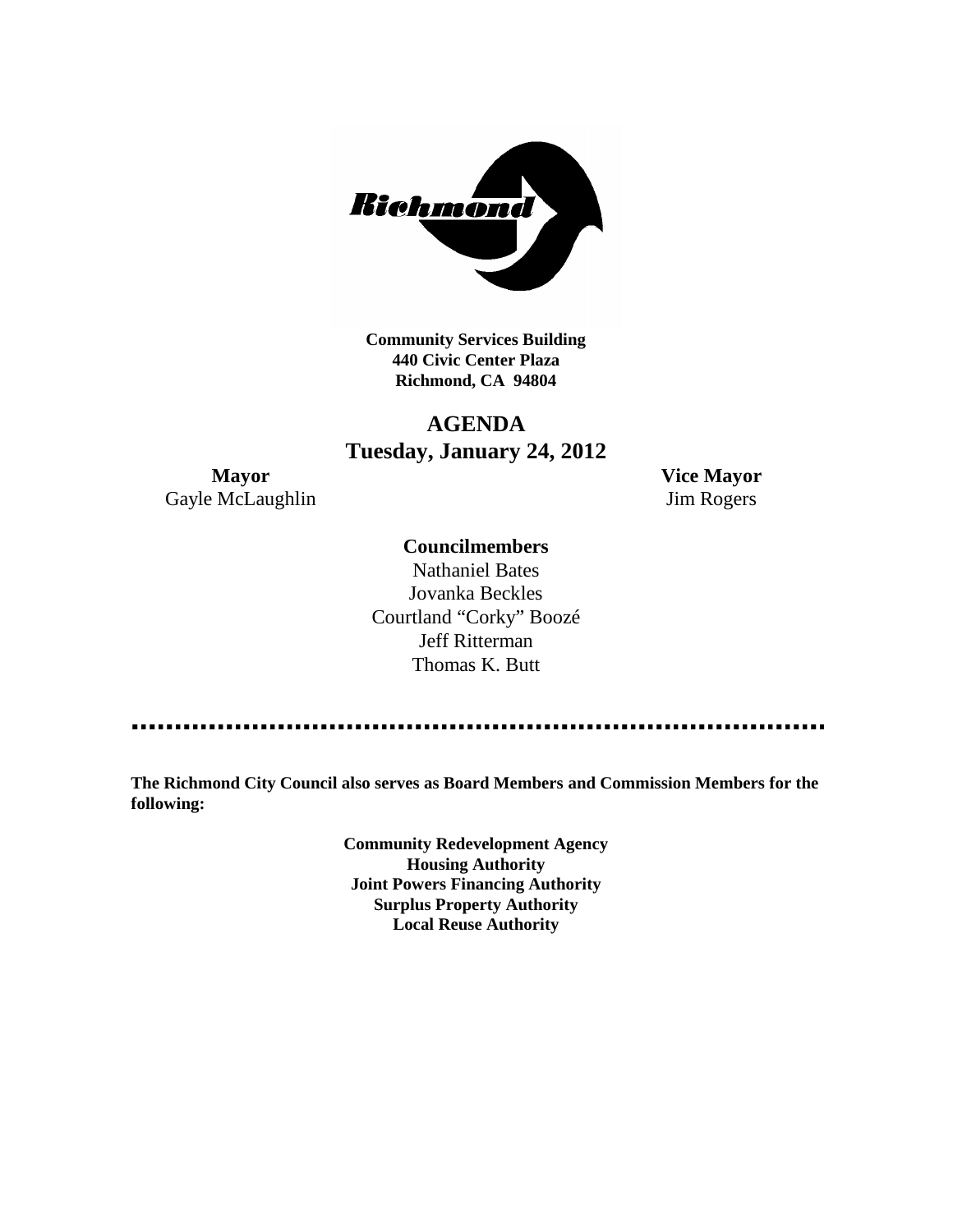# **MEETING PROCEDURES**

The City of Richmond encourages community participation at its City Council meetings and has established procedures that are intended to accommodate public input in a timely and time-sensitive way. As a courtesy to all members of the public who wish to participate in City Council meetings, please observe the following procedures:

**PUBLIC COMMENT ON AGENDA ITEMS:** Anyone who desires to address the City Council on items appearing on the agenda must complete and file a pink speaker's card with the City Clerk **prior** to the City Council's consideration of the item. Once the City Clerk has announced the item and discussion has commenced, no person shall be permitted to speak on the item other than those persons who have submitted their names to the City Clerk. Your name will be called when the item is announced for discussion. **Each speaker will be allowed TWO (2) MINUTES to address the City Council on NON-PUBLIC HEARING items listed on the agenda.**

**OPEN FORUM FOR PUBLIC COMMENT:** Individuals who would like to address the City Council on matters not listed on the agenda or on **Presentations, Proclamations and Commendations, Report from the City Attorney, or Reports of Officers** may do so under Open Forum. All speakers must complete and file a pink speaker's card with the City Clerk **prior** to the commencement of Open Forum. **The amount of time allotted to individual speakers shall be determined based on the number of persons requesting to speak during this item. The time allocation for each speaker will be as follows: 15 or fewer speakers, a maximum of 2 minutes; 16 to 24 speakers, a maximum of 1 and one-half minutes; and 25 or more speakers, a maximum of 1 minute.**

## **SPEAKERS ARE REQUESTED TO OCCUPY THE RESERVED SEATS IN THE FRONT ROW BEHIND THE SPEAKER'S PODIUM AS THEIR NAME IS ANNOUNCED BY THE CITY CLERK.**

**CONSENT CALENDAR:** Consent Calendar items are considered routine and will be enacted, approved or adopted by one motion unless a request for removal for discussion or explanation is received from the audience or the City Council. A member of the audience requesting to remove an item from the Consent Calendar must complete and file a speaker's card with the City Clerk **prior to the City Council's consideration of Agenda Review.** An item removed from the Consent Calendar may be placed anywhere on the agenda following the City Council's agenda review.

*The City Council's adopted Rules of Procedure recognize that debate on policy is healthy; debate on personalities is not. The Chairperson has the right and obligation to cut off discussion that is too personal, too loud, or too crude.*

**\*\*\*\*\*\*\*\*\*\*\*\*\*\*\*\*\*\*\*\*\*\*\*\*\*\*\*\*\*\*\*\*\*\*\*\*\*\*\*\*\*\*\*\*\*\*\*\*\*\*\*\*\*\*\*\*\*\***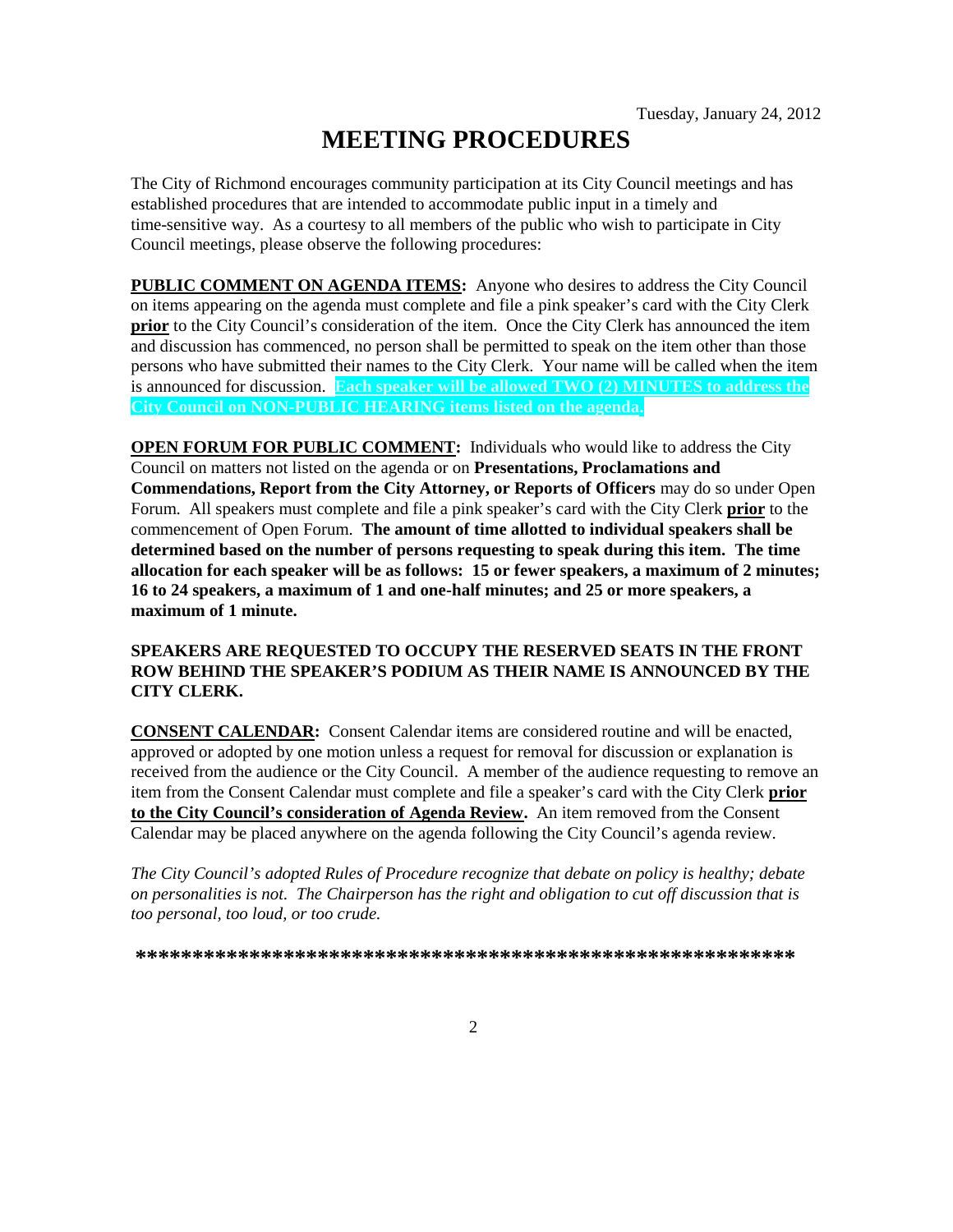## **EVENING OPEN SESSION**

5:00 p.m.

## **A. ROLL CALL**

## **B. PUBLIC COMMENT**

#### **C. ADJOURN TO CLOSED SESSION**

## **CLOSED SESSION**

Shimada Room of the Community Services Building

### **A. CITY COUNCIL**

**A-1.** CONFERENCE WITH LEGAL COUNSEL - EXISTING LITIGATION (Subdivision [a] of Government Code Section 54956.9):

Municipal Pooling Authority of Northern California vs. City of Richmond

City of Richmond vs. Upstream Point Molate, LLC

## **A-2.** CONFERENCE WITH REAL PROPERTY NEGOTIATOR (Government Code Section 54956.8):

Property: Point Molate Negotiators: Bill Lindsay and Upstream Point Molate, LLC Under Negotiation: Price and terms of payment

Property: 1322 Canal Boulevard (General Warehouse) and Rigger's Loft City Negotiators: Jim Matzorkis and Bill Lindsay Other Negotiating Parties: General Services Administration (on behalf of the National Park Service) Under Negotiation: Price and terms of payment

### **A-3.** PUBLIC EMPLOYEE APPOINTMENT (Government Code Section 54957.6):

City Attorney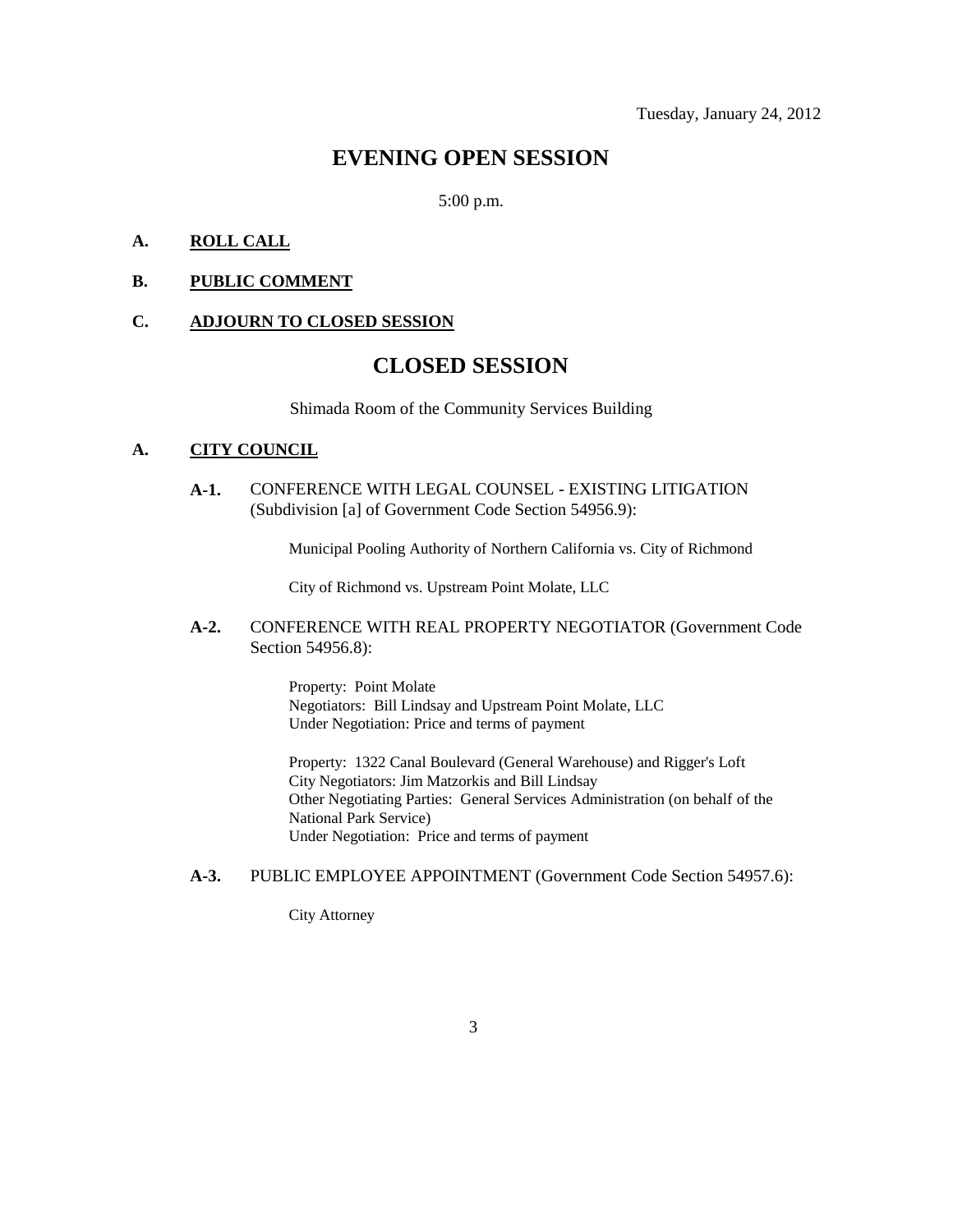## **SPECIAL MEETING OF THE RICHMOND HOUSING AUTHORITY**

6:25 p.m.

- **A. PLEDGE TO THE FLAG**
- **B. ROLL CALL**
- **C. STATEMENT OF CONFLICT OF INTEREST**
- **D. OPEN FORUM FOR PUBLIC COMMENT**
- **E. AGENDA REVIEW**

## **F. HOUSING AUTHORITY CONSENT CALENDAR**

**F-1.** ADOPT a resolution authorizing the Authority's Executive Director to procure services required to install a temporary modular unit at 319 25th Street and to execute a lease agreement for the modular unit with Lifelong Medical Care to provide healthcare services to underserved low-income residents with an emphasis on the residents of public housing - Richmond Housing Authority (Tim Jones 621-1310).

## **G. PUBLIC HEARING**

**G-1.** *CONTINUE to February 7, 2012*, a public hearing to discuss revisions to the Housing Authority's Admissions and Continuing Occupancy Policies and ADOPT a resolution to incorporate the revisions - Richmond Housing Authority (Tim Jones 621-1310).

## **H. ADJOURNMENT**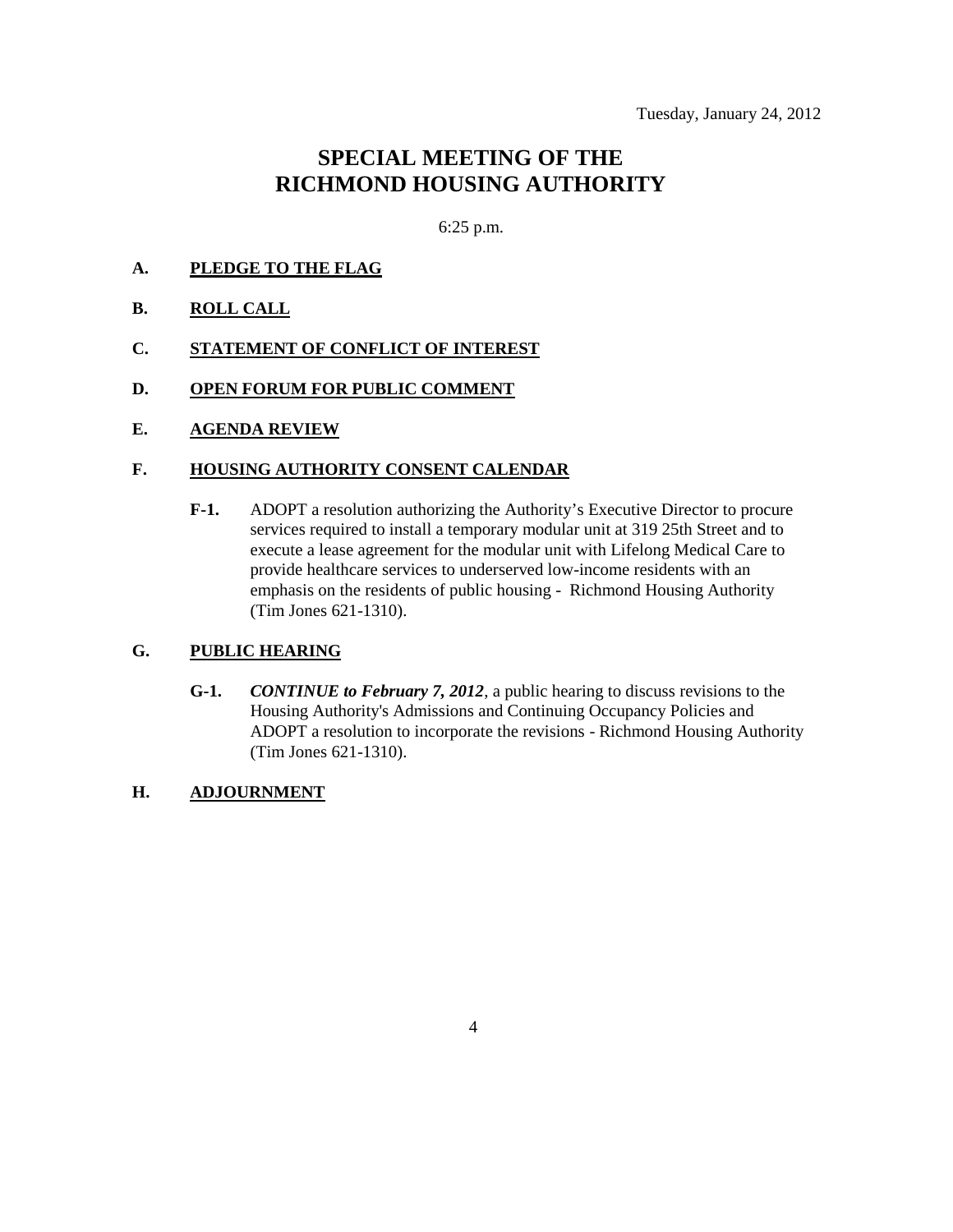## **SPECIAL MEETING OF THE RICHMOND REDEVELOPMENT AGENCY/RICHMOND CITY COUNCIL**

## 6:30 p.m.

## **A. ROLL CALL**

**B. STATEMENT OF CONFLICT OF INTEREST**

## **C. OPEN FORUM FOR PUBLIC COMMENT**

## **D. AGENDA REVIEW**

### **E. PRESENTATIONS, PROCLAMATIONS, AND COMMENDATIONS**

- **E-1.** PRESENTATION of the Martin Luther King Jr. Community and Service Award to the following groups for their work in helping to build unity in our city, especially Black/Brown Unity: Black Alliance for Just Immigration (BAJI), Black Women Organized for Political Action (BWOPA), and The Latina Center - Mayor McLaughlin (620-6503).
- **E-2.** RECEIVE a presentation from Girls Inc. of West Contra Costa County on the services provided to empower girls to be the best that they can be and to support their local community - Mayor McLaughlin (620-6503) and Councilmember Beckles (620-6861).

### **F. REPORT FROM THE CITY ATTORNEY OF FINAL DECISIONS MADE AND NON-CONFIDENTIAL DISCUSSIONS HELD DURING CLOSED SESSION**

#### **G. REDEVELOPMENT AGENCY BOARD CONSENT CALENDAR**

**G-1.** ADOPT a resolution amending the Richmond Community Redevelopment Agency Enforceable Obligation Payment Schedule (EOPS) pursuant to AB 1X 26 - Richmond Community Redevelopment Agency (Alan Wolken/Patrick Lynch/Nickie Mastay 307-8140).

## **H. CITY COUNCIL CONSENT CALENDAR**

**H-1.** APPROVE the grant-funded Police Department purchase of tactical night vision optics from Lawmen's & Shooters Supply, Inc. in an amount not to exceed \$33,717 - Police Department (Chief Chris Magnus 621-1802). *This item was continued from the January 17, 2012, meeting.*